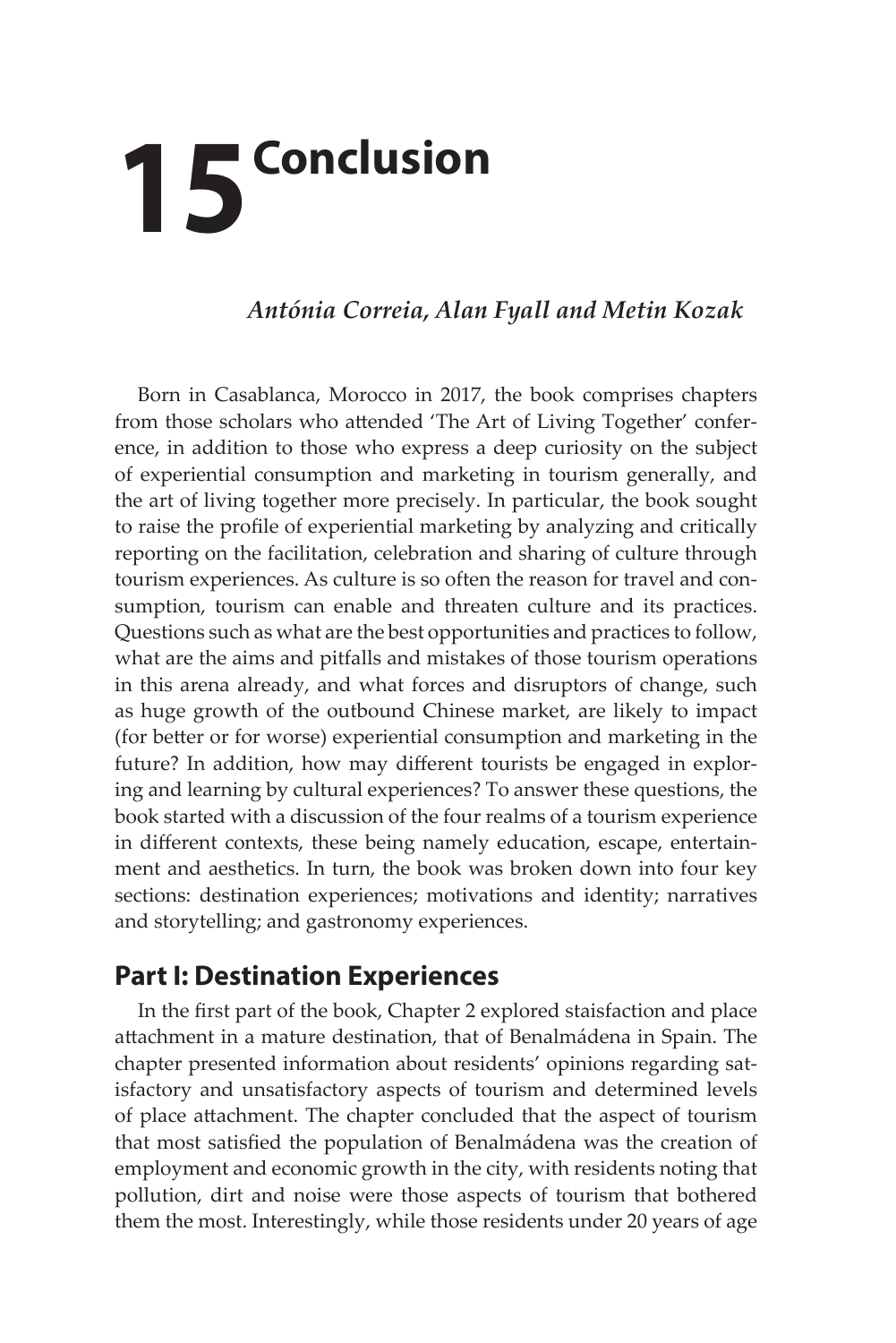and Benalmádena natives were the groups most comfortbale with tourism as an engine of the economy and a generator of employment, while those over 65 years of age and those who did not have high levels of educational attainment expressed worries about the negatives, mostly pollution, caused by tourism. Overall, the population of Benalmádena has a high level of place attachment which is a positive outcome as the chapter concludes that the level of support for tourism development from the host community would decrease if the community perceives that the total effects of tourism are negative.

The tourism experience starts at the destination. However, the destinations has a life cycle which can be challenging when reaching the maturity stage – destinations such as Benalmádena. Such destinations can not be new and unique forever, with the residents serving as those who are most aware of the destination's strengths and weaknesses. Chapter 2 thus represents a good example of how so-called mature destinations can avoid the typical decline of a mature destination. The compliance of residents to facilitate the tourists' experience thus comes about with a compromise of a more sustainable approach to tourism development by which tourists, destinations and residents may benefit.

*Key research question:* How can a more experiential approach to destination management and marketing be applied for the equal benefit of residents, the destination and its visitors?

Chapter 3 took a slightly different direction in that it evaluated the relationship between servicescapes and tourists' evaluation of shops. In this chapter, the subjects' evaluation was found to be influenced by the features of the shops in various manners. First, commercial manipulations (interior decorations, products for tourists, and shopkeepers' openness to tourists) were found to contribute to their touristic and active atmosphere. In addition, a shop's exterior's openness and Okinawa style had a positive effect on the active atmosphere and were thus found to be beneficial in its formation. However, excessive manipulation (organization) of the shops' interiors was suggested to have a negative effect on their touristic and active atmosphere. As such, although the presentation of the local lifestyle and shopkeepers' openness to tourists are important for shops to function as places for tourists' shopping or appreciation of local culture, the decoration and organization of the interiors and assortment of touristic goods might be regarded as too distracting vis-à-vis the local authenticity. Thus, servicescape of shops must be reconsidered carefully depending on whether the place intends to foster tourists' shopping activities or enhance their experience of local culture.